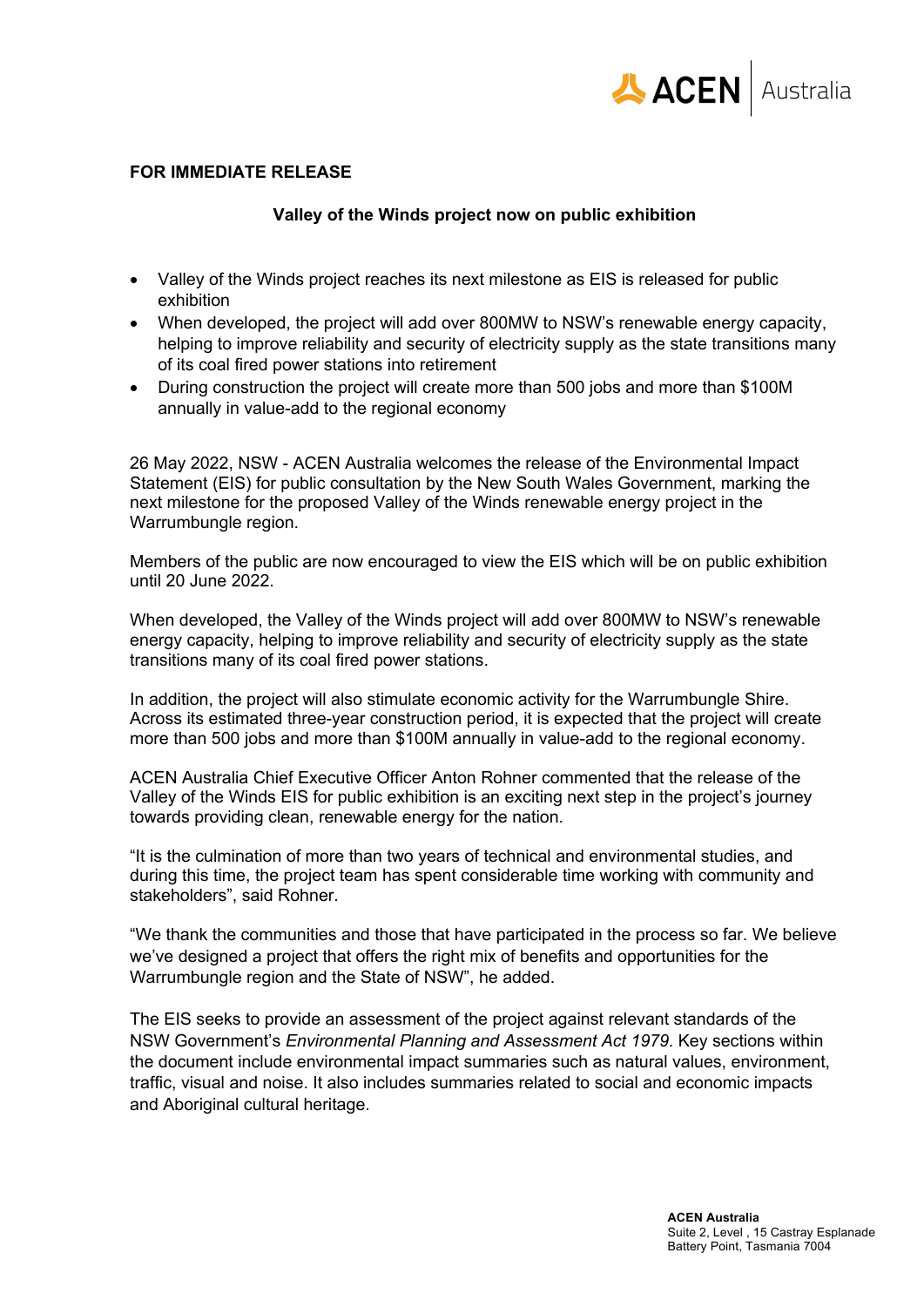"We understand an EIS is a large technical document. To assist readers navigate the key project information and findings of technical assessments, the team has developed a simple to use, easy to navigate on-line storyboard", added Rohner.

As NSW embraces the opportunities a growing renewable energy industry brings, Mr Rohner highlighted the importance of sharing in the benefits that the Valley of the Winds project can provide. He further commented:

"Once the project is operational, there will be long-term employment and service provision opportunities for the region, with our modelling suggesting that around 100 direct and indirect jobs will be needed to support the wind farm over the next 25+ years".

"We also have a commitment to employ and buy regionally where we can so we can keep the benefits local. For example, there will be likely opportunities for businesses to provide goods and services such as accommodation and catering, fencing, earthworks and landscaping, environmental monitoring, engineering, construction materials and equipment just to name a few".

"We want to contribute to the Warrumbungle region and we are invested in its future vitality. In addition to a Voluntary Planning Agreement with local council, we've also committed to a community benefit fund and we're looking forward to continuing to work with community members on identifying priority areas for this investment".

Last October 2021, the Ayala group's listed energy platform, ACEN increased its ownership in UPC\AC Renewables to 80% with the intent to be at 100 % ownership by early 2023. With this acquisition, UPC\AC Renewables has been re-branded to ACEN Australia.

ACEN President and CEO Mr Eric Francia said, "The company is pleased to be expanding its renewable energy portfolio and contributing to Australia's transition to a clean energy future. ACEN has been a partner of UPC Renewables since 2018 and we are immensely proud of the work already achieved by the Australia team".

"While the UPC\AC Renewables name and brand is changing, our highly capable Australian team will remain in place, and our approach to building long term relationships built on trust with our host communities, and other stakeholders remains the same", added Francia.

The Valley of the Winds project is being assessed as a State Significant Development under Part 4 of the *NSW Environmental Planning and Assessment Act 1979*. The NSW Department of Planning and Environment is the responsible state planning authority for the project.

Read about the Valley of the Winds project on our website

Access the EIS or make a submission via the NSW Planning Portal.

\_ENDS\_